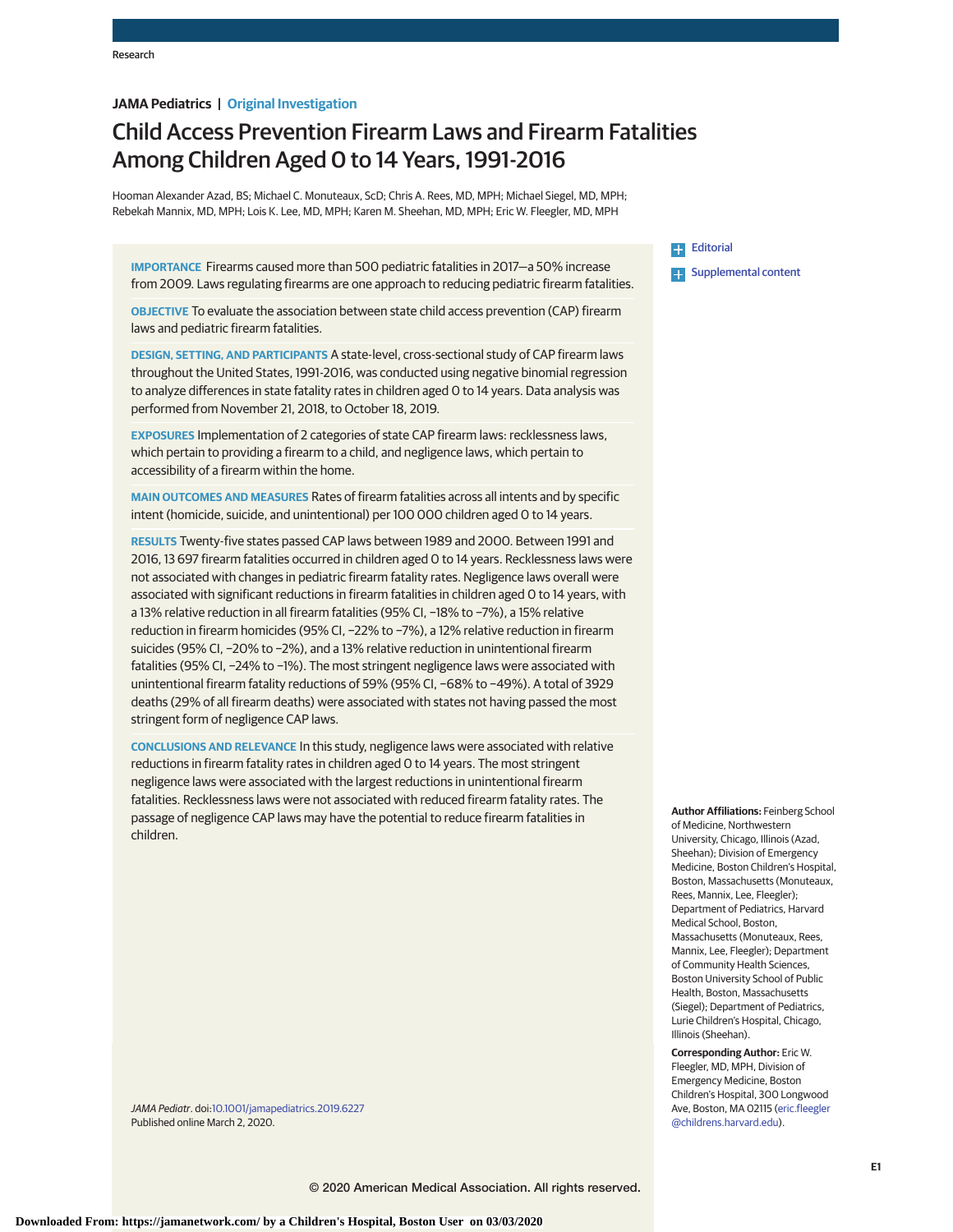ediatric firearm mortality in the United States is a pub-<br>lic health problem, accounting for more than 500 deaths<br>in children aged 0 to 14 years in 2017–a 50% fatality rate<br>increase from 2009 <sup>1</sup> Ope-third of US bouseholds lic health problem, accounting formore than 500 deaths increase from 2009.<sup>1</sup> One-third of US households have at least 1 firearm (an estimated 22 million children exposed).<sup>2</sup> In 2015, 4.6 million US children lived in homes with at least 1 firearm stored in the most unsafe manner (ie, loaded with ammunition and unlocked).<sup>3</sup> In contrast, only 29% of firearm-owning households with children stored all their firearms unloaded and locked, as recommended by firearm safety advocates.<sup>3-5</sup>

Safe firearm storage limits firearm access to children. Many firearm fatalities in children, both unintentional and intentional, occur in the home. In one Texas study, 64% of firearmrelated injuries in children presenting to the emergency department occurred in the home.<sup>6</sup> Among these, 40% involved an unsecured firearm, 58% had unknown storage status, and only 1.7% involved firearms that were properly secured. For pediatric firearm suicides, 75% of the children used firearms stored in their own, a relative's, or a friend's residence.7When pediatric firearm fatalities occur, firearms are often stored in the least safe manner (ie, loaded and unlocked).<sup>8</sup>

Laws have been associated with a reduction in firearm mortality, <sup>9-13</sup> and one approach to reducing pediatric firearm injuries and deaths is through targeted, child-focused firearm laws. Child access prevention (CAP) laws are state-level laws regulating the storage of firearms in households with minors. These laws hold the parent or guardian liable for actions a child takes or potentially could take with a firearm.14 In 1989, Florida passed the first US CAP law, followed by 24 other states, with the last new law passed in 2000 (Figure 1). The specifics regarding firearm access, penalties (ie, misdemeanor vs felony), age cutoff (<14, <16, and <18 years), and stringency vary by state. Some states have laws holding firearm owners liable for directly providing firearms to a minor (ie, recklessness laws). Other states have more stringent laws holding the firearm owner liable for the unsafe storage of firearms, with variabil-

#### **Key Points**

**Question** Are state-level laws requiring safe storage of firearms associated with firearm fatalities in children aged 0 to 14 years?

**Findings** In this state-level, cross-sectional study throughout the United States, negligence-specific child access prevention firearm laws were associated with a 13% reduction in all-intent firearm fatalities, a 15% reduction in firearm homicides, a 12% reduction in firearm suicides, and a 13% reduction in unintentional firearm fatalities among children aged 0 to 14 years. Absence of the most stringent negligence laws accounted for 29% of pediatric firearm fatalities.

**Meaning** The passage of specific, comprehensive firearm safe storage laws may reduce firearm fatalities in children.

ity in how storage is defined and what penalties are imposed (ie, negligence laws).15 Prior research has suggested that CAP laws reduce firearm mortality among children.<sup>16-19</sup> Our objective was to evaluate the association between state CAP firearm laws and pediatric firearm fatalities.

# **Methods**

## Design

We conducted a state-level, cross-sectional, ecologic panel study to examine the association between state CAP laws and firearm fatalities in children aged 0 to 14 years from 1991 to 2016. Data analysis was conducted from November 21, 2018, to October 18, 2019. The exposure was presence of a state CAP law. The types of CAP law were evaluated separately, including recklessness laws and 3 types of negligence laws, categorized by degree of stringency. Recklessness laws hold a firearm owner liable if a child injures another person only if





<sup>a</sup> Nevada passed its current recklessness law in 1995 but had a negligence–child uses law in place from 1991 to 1995, when it was repealed and replaced with the current law.

**b** California passed its current negligence–child could access law in 2013 but had a negligence–child uses law in place from 1992 to 2012.

**E2 JAMA Pediatrics** Published online March 2, 2020 **(Reprinted)** [jamapediatrics.com](http://www.jamapediatrics.com/?utm_campaign=articlePDF%26utm_medium=articlePDFlink%26utm_source=articlePDF%26utm_content=jamapediatrics.2019.6227)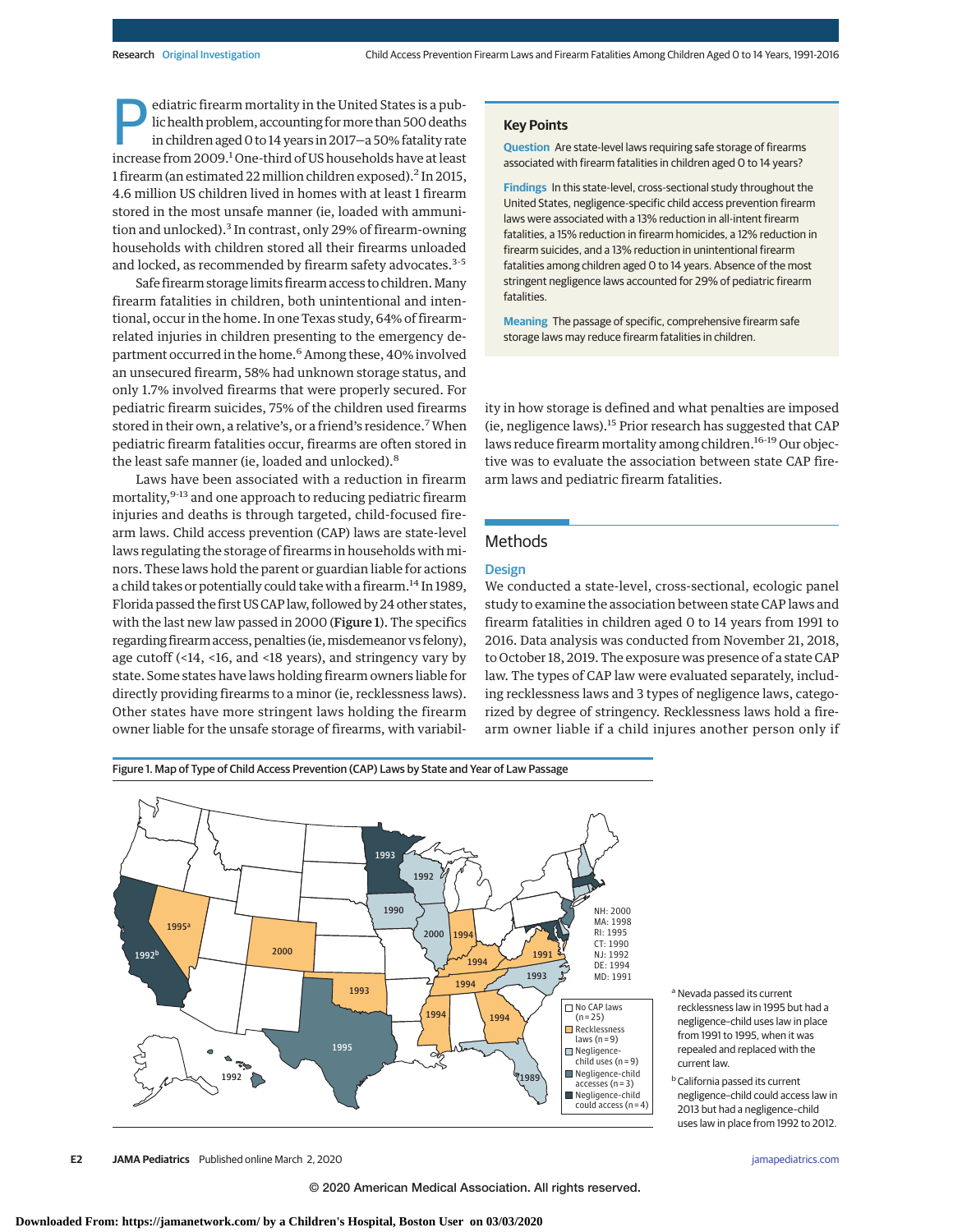someone provided the firearm to the child. Of the 3 negligence law types, the narrowest are the child uses laws, which hold a firearm owner liable if a child accesses and uses an improperly stored firearm. The next type of negligence laws are the child accesses laws, which apply if a child accesses an improperly stored firearm, even if the child does not use the firearm. The final, most stringent type of negligence laws are the child could access laws, which apply if a child could potentially access an improperly stored firearm, regardless of whether they access it.<sup>15</sup> For analysis, we categorized the 5 types of CAP laws as (1) recklessness laws, (2) negligencechild uses laws, (3) negligence-child accesses laws, (4) negligence-child could access laws, and (5) any negligence laws (child uses, child accesses, or child could access). Because the study included only fatalities, it did not meet the definition of human subjects research and was deemed exempt from institutional review board approval by Boston Children's Hospital.

## Data Sources

Firearm-related mortality among children aged 0 to 14 years was the primary outcome. These children were identified by *International Classification of Diseases, Ninth Revision* (*ICD-9*) and*International Statistical Classification of Diseases, Tenth Revision* (*ICD-10*) codes for firearm injuries from 2 publicly available data sets from the Centers for Disease Control and Prevention (eTable 1 in the [Supplement\)](https://jamanetwork.com/journals/jama/fullarticle/10.1001/jamapediatrics.2019.6227?utm_campaign=articlePDF%26utm_medium=articlePDFlink%26utm_source=articlePDF%26utm_content=jamapediatrics.2019.6227). For fatalities from 1991 to 2007, we used the Web-Based Injury Statistics Query and Reporting System (WISQARS).<sup>1</sup> For fatalities from 2008 to 2016, we used the Centers for Disease Control and Prevention's Compressed Mortality File, as some state-level data in WISQARS were suppressed owing to low fatality counts.<sup>20</sup> Population data to calculate rates were obtained from the US Census.<sup>21-23</sup>

We stratified state-level, annual firearm fatality rates by intent, based on *ICD-9* and *ICD-10* classifications. Interactions between laws and age groups were assessed by stratifying the age of the child at death into 2 groups: 0 to 9 years and 10 to 14 years. We did not examine adolescents aged 15 to 19 years because (1) none of the CAP laws apply to youths aged 18 to 19 years; (2) after 2007,WISQARS suppressed data for cell sizes smaller than 10, which affected data available on singleyear age groups; and (3) the Compressed Mortality File data are aggregated in 5-year age groups (ie, 10-14 and 15-19 years), and thus, data were not available only for youths aged 15 to 17 years for the study period.

#### Variables

Ourmain independent variable was the presence of a state CAP law, stratified by type and stringency. Data on that variablewere compiled using the State Firearm Laws Database, which is an online resource of all firearm-related laws by state and year.24-26 We also used the database to document the presence of 3 other state-level firearm laws previously associated with reduced firearm fatality rates<sup>9,27-32</sup>: (1) universal background check law: requires a background check to purchase handguns,<sup>24</sup> (2) handgun permit/license law: requires a license or permit to purchase handguns, $24$  and (3) waiting period law: requires a minimum waiting period for the purchase of a handgun from a

dealer, without exemption for concealed carry or purchase permit holders.<sup>24</sup> We lagged state laws by 1 year to reflect the first full year that most laws were in effect. Thus, law data used in our analyses covered 1990-2015.

Tomeasure state-level household firearm ownership rates, we used a validated proxy,<sup>33</sup> because no surveys assessed statelevel household firearm ownership rates during the study period. This proxy is calculated using the proportion of suicides by firearms (firearm suicides/total suicides) and the state hunting license rate. Compared with other estimates, this proxy has been shown to correlate more closely with state-level gun ownership.<sup>33</sup>

Based on prior work, we also considered the following state-level covariates: alcohol consumption; population distribution by age, sex, and race/ethnicity; personal disposable income; rates of divorce, educational level, poverty, unemployment, and self-reported depression; household income level; population density; per capita gross domestic product; degree of urbanization; rates of violent crime, nonviolent crime, and incarceration; and law enforcement officers per capita (eTable 2 in the [Supplement\)](https://jamanetwork.com/journals/jama/fullarticle/10.1001/jamapediatrics.2019.6227?utm_campaign=articlePDF%26utm_medium=articlePDFlink%26utm_source=articlePDF%26utm_content=jamapediatrics.2019.6227).<sup>1,11,20,24,34-41</sup>

## Statistical Analysis

We modeled firearm-related mortality counts with state-year as the unit of analysis in a generalized, linear mixed-model framework using population sizes as an exposure, negative binomial models to account for overdispersion, robust SEs, and state-level random intercepts.We used a different stepping algorithm in nonconcave regions if the regression did not initially converge. First, we compared states with recklessness laws with states with no CAP laws. Next, we examined negligence laws against a combination of states with no CAP laws and states with recklessness laws.We analyzed states with each type of negligence law and then all states with any type of negligence law together. As a sensitivity analysis, we examined states with negligence laws against only states with no CAP laws. In addition, intent of death was analyzed in aggregate (all intents) and by specific intent (ie, homicide, suicide, and unintentional). As a validation measure, a separate analysis of mechanism of death (firearm vs nonfirearm) was conducted where indicated. We also calculated interaction effects between laws and age group (0-9 vs 10-14 years).

We calculated the population-attributable fraction (PAF), using a multilevel exposure with CAP laws of differing stringency.<sup>42</sup> We calculated the fraction of deaths attributable to states with no negligence laws and to those without the most stringent laws (negligence-child could access). We used negative binomial regression for year-specific data and for overall data (1991-2016).

We decided a priori to include the 3 other annual statelevel firearm law variables, the annual firearm ownership rate proxy, and year (to account for secular trends) as covariates in all models. Among the remaining covariates, we retained in each model only those statistically significantly associated with the outcome. We used a backward selection process with a *P* value criterion of .10. The following covariates were retained in the main model: law enforcement officers per capita, population density, rates of incarceration, and rates of violent and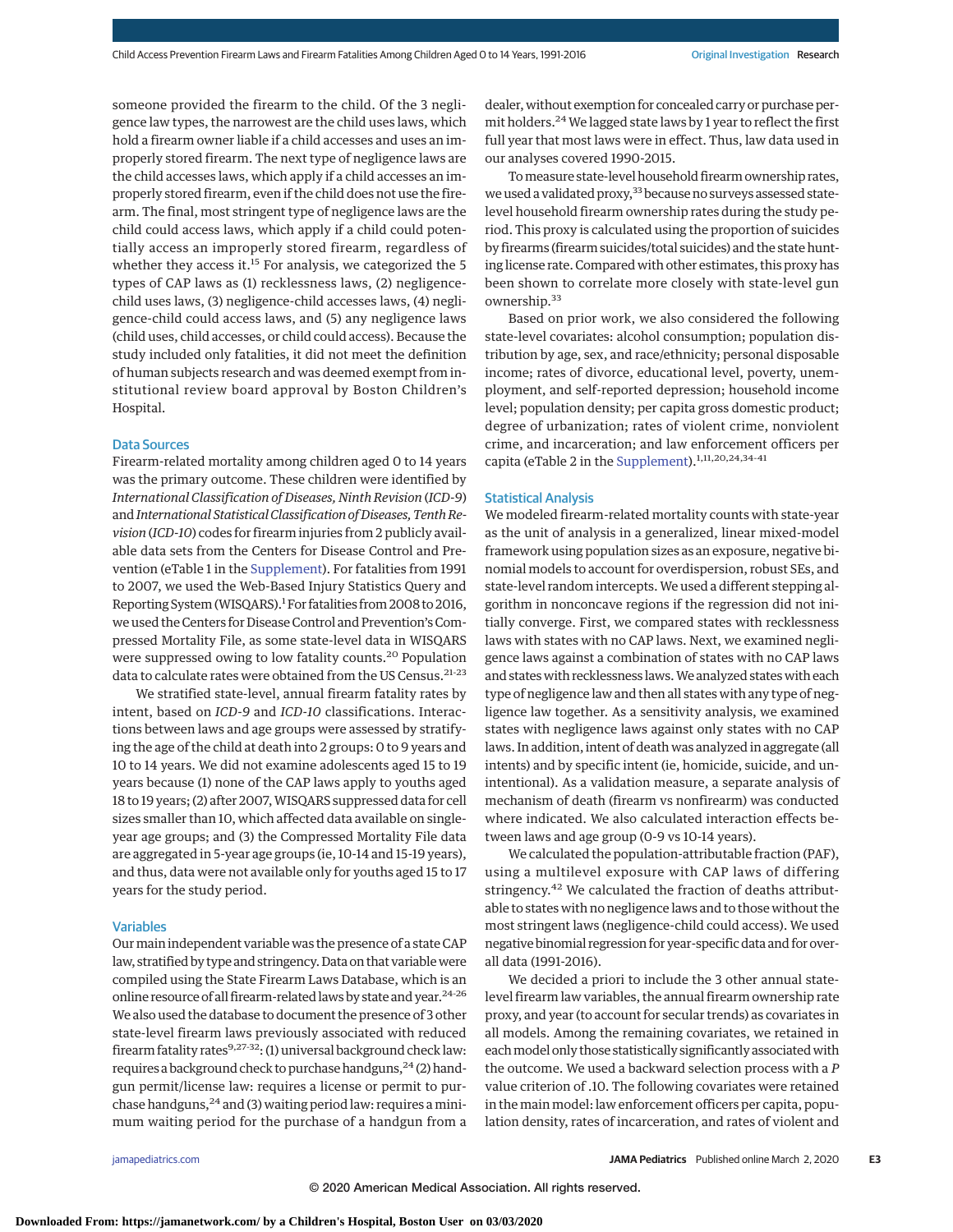

A, States with recklessness laws and states with negligence laws, averaged by years since law passage. The vertical line at 0 indicates the first year of law passage. The thinnest sections of the line for recklessness laws at years since law passage −9 to −4 indicate from 1 to 4 states and for negligence laws at years since law passage −9 indicates 2 states. The thinnest section of the line for recklessness laws at years since law passage 23 to 25 indicates from 1 to 2 states. B, States with no child access prevention (CAP) laws, averaged by calendar year. Line thickness is proportional to the number of states that contributed data in a particular year.

nonviolent crime. For the PAF, different covariates were retained, given that state-level effects could not be accounted for owing to lack of granularity of data: region-level effects, law enforcement officers per capita, percentage of the population that was black, alcohol consumption, and rates of incarceration and violent crime. The α level for significance was .05, and all tests were 2-tailed. Analyses were conducted using Stata, version 15.0 (StataCorp).

## **Results**

During the 26-year study period, therewere 13 697 firearm fatalities in children aged 0 to 14 years (annual incidence, 0.89 per 100 000 children). Of these, 56% were homicides, 22% were suicides, 19% were unintentional, and 3% were due to legal intervention or were of undetermined intent. The incidence of firearm fatalities decreased during the study period, from 1.5 per 100 000 in 1991 to 0.8 per 100 000 in 2016. Fatality rates varied across states over time, with a high of 7.1 per 100 000 children aged 0 to 14 years in Alaska in 2015 and a low of 0 firearm deaths in several states, for example, Connecticut and Delaware, across several years. Trends of firearm fatality rates in states with negligence laws, recklessness laws, and no CAP laws differed (Figure 2; eFigure in the [Supplement\)](https://jamanetwork.com/journals/jama/fullarticle/10.1001/jamapediatrics.2019.6227?utm_campaign=articlePDF%26utm_medium=articlePDFlink%26utm_source=articlePDF%26utm_content=jamapediatrics.2019.6227).

In children aged 0 to 14 years, recklessness laws were not associated with firearm fatality rates in aggregate or by specific intent (homicide, suicide, and unintentional). Negligence laws overall were associated with a 13% relative reduction in all firearm fatalities (95% CI, −18% to −7%), a 15% relative reduction in firearm homicides (95% CI, −22% to −7%), a 12% relative reduction in firearm suicides (95% CI, −20% to −2%), and a 13% relative reduction in unintentional firearm fatalities (95% CI, −24% to −1%). Incidence rate ratios are reported in the Table. In the sensitivity analyses comparing states with negligence laws with only states with no CAP laws, the effectswere unchanged for firearm deaths in aggregate and firearm homicides. However, the negligence law effect was not statistically significant for firearm suicides (IRR, 0.92; 95% CI, 0.82-1.03) and unintentional firearm deaths (IRR, 0.91; 95% CI, 0.79-1.04).

Negligence-child uses laws were associated with a 9% relative reduction in all firearm deaths (IRR, 0.91; 95% CI, 0.84- 0.99), but were not significantly associated with deaths when stratified by specific intent. Negligence-child accesses laws were associated with a 13% relative reduction in all-intent firearm deaths (IRR, 0.87; 95% CI, 0.78-0.98), an 18% relative reduction in firearm homicides (IRR, 0.82; 95% CI, 0.68-0.99), and a 16% relative reduction in firearm suicides (IRR, 0.84; 95% CI, 0.72-0.98). Negligence-child could access laws were associated with a 28% relative reduction in all-intent firearm deaths (IRR, 0.72; 95% CI, 0.52-0.99) and a 59% relative reduction in unintentional firearm deaths (IRR, 0.41; 95% CI, 0.32-0.51) (Figure 3; eTable 3 in the [Supplement\)](https://jamanetwork.com/journals/jama/fullarticle/10.1001/jamapediatrics.2019.6227?utm_campaign=articlePDF%26utm_medium=articlePDFlink%26utm_source=articlePDF%26utm_content=jamapediatrics.2019.6227). The CAP law and age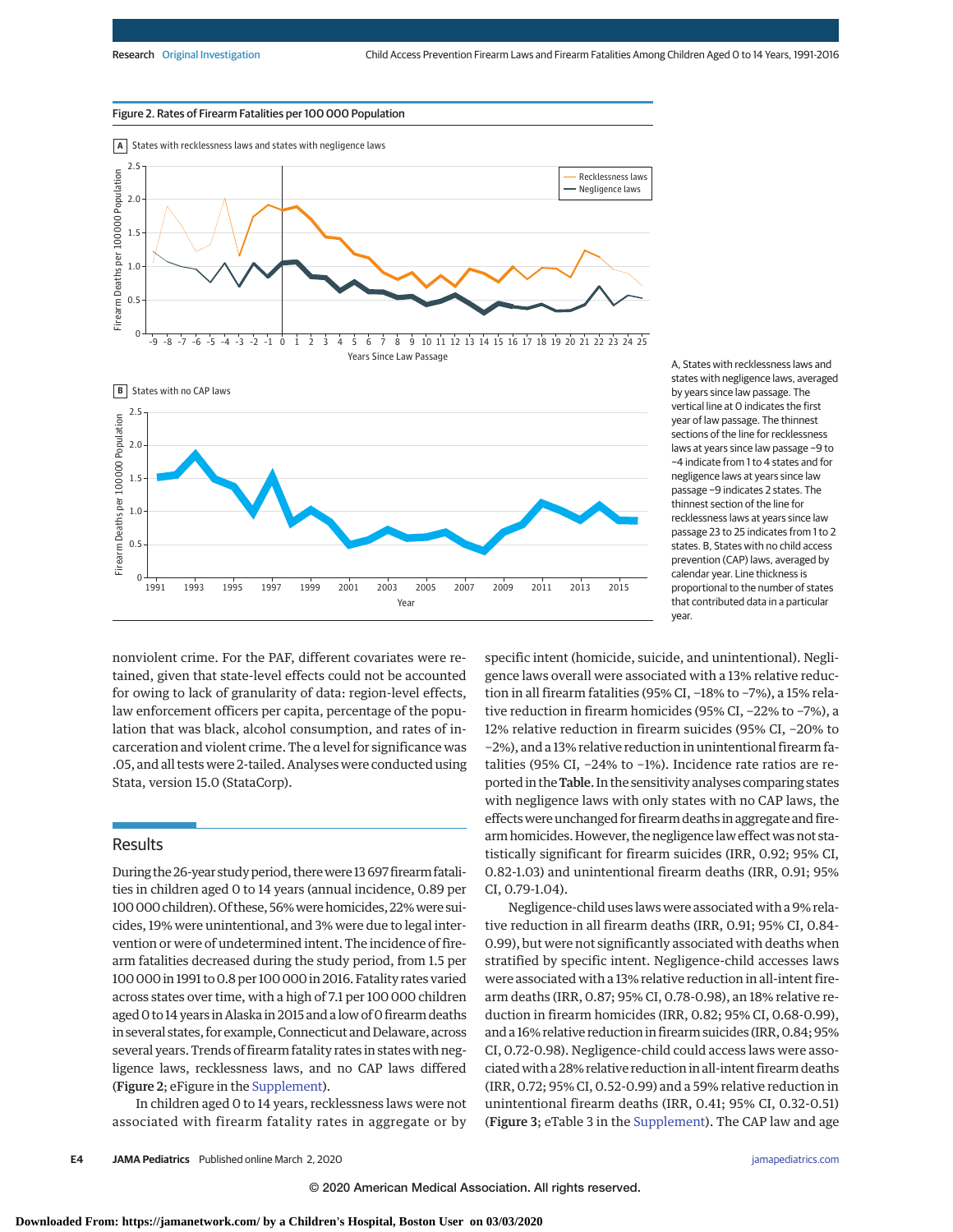Table. IRRs by Intent and Age Group for Firearm Fatality Rates in Children Aged 0 to 14 Years, Any Recklessness Laws, and Any Negligence Laws

| Intent                        | <b>IRR (95% CI)</b>   |
|-------------------------------|-----------------------|
| <b>All intents</b>            |                       |
| States with recklessness laws | $1.06(0.97-1.16)$     |
| States with negligence laws   | $0.87(0.82 - 0.93)^a$ |
| Homicide                      |                       |
| States with recklessness laws | $1.05(0.95-1.15)$     |
| States with negligence laws   | $0.85(0.78-0.93)^a$   |
| Suicide                       |                       |
| States with recklessness laws | $1.06(0.91-1.24)$     |
| States with negligence laws   | $0.88(0.80 - 0.98)^a$ |
| Unintentional                 |                       |
| States with recklessness laws | $1.15(0.98-1.34)$     |
| States with negligence laws   | $0.87(0.76-0.99)^a$   |

wiation: IRR, incidence rate

istically significant at  $a = .05$ .

## Figure 3. Incidence Rate Ratios of Firearm Fatalities



Squares indicate incidence rate ratio; error bars, 95% CIs.

group interaction terms were largely not statistically significant (eTable 4 in the [Supplement\)](https://jamanetwork.com/journals/jama/fullarticle/10.1001/jamapediatrics.2019.6227?utm_campaign=articlePDF%26utm_medium=articlePDFlink%26utm_source=articlePDF%26utm_content=jamapediatrics.2019.6227).

Recklessness laws were not associated with nonfirearm fatality rates. Two specific negligence laws were associated with lower nonfirearm fatality rates: negligence-child uses laws for all intents (IRR, 0.95; 95% CI, 0.91-0.99) and negligencechild could access laws for all intents (IRR, 0.85; 95% CI, 0.77- 0.94) and for unintentional deaths (IRR, 0.86; 95% CI, 0.78-0.94).

The PAF showed that 9% of all firearm deaths were associated with the absence of state-level negligence laws (95% CI, 4%-13%), equivalent to 1230 pediatric deaths (95% CI, 610- 1836). Specifically, 9% of firearm homicides (95% CI, 2%- 15%), 14% of firearm suicides (95% CI, 7%-21%), and 10% of unintentional firearm deaths (95% CI, 1%-18%) were associated with the absence of these laws (eTable 5 in the [Supplement\)](https://jamanetwork.com/journals/jama/fullarticle/10.1001/jamapediatrics.2019.6227?utm_campaign=articlePDF%26utm_medium=articlePDFlink%26utm_source=articlePDF%26utm_content=jamapediatrics.2019.6227). The PAF for the absence of negligence-child could access laws (the most stringent form of CAP law) was 29% of all firearm deaths (95% CI, 0.17-0.38), equivalent to 3929 deaths (95% CI, 2394-5267). By intent, 28% of firearm homicides (95% CI, 0.13- 0.41) and 65% of unintentional firearm deaths (95% CI, 0.47- 0.77) were associated with the absence of negligence-child could access laws. The PAF for firearm suicides attributable to the absence of the most stringent CAP law was not statistically significant (eTable 6 in the [Supplement\)](https://jamanetwork.com/journals/jama/fullarticle/10.1001/jamapediatrics.2019.6227?utm_campaign=articlePDF%26utm_medium=articlePDFlink%26utm_source=articlePDF%26utm_content=jamapediatrics.2019.6227).

## **Discussion**

In this study evaluating 26 years of firearm fatalities in US children aged 0 to 14 years, more-stringent CAP laws were associated with statistically significant relative reductions in pe-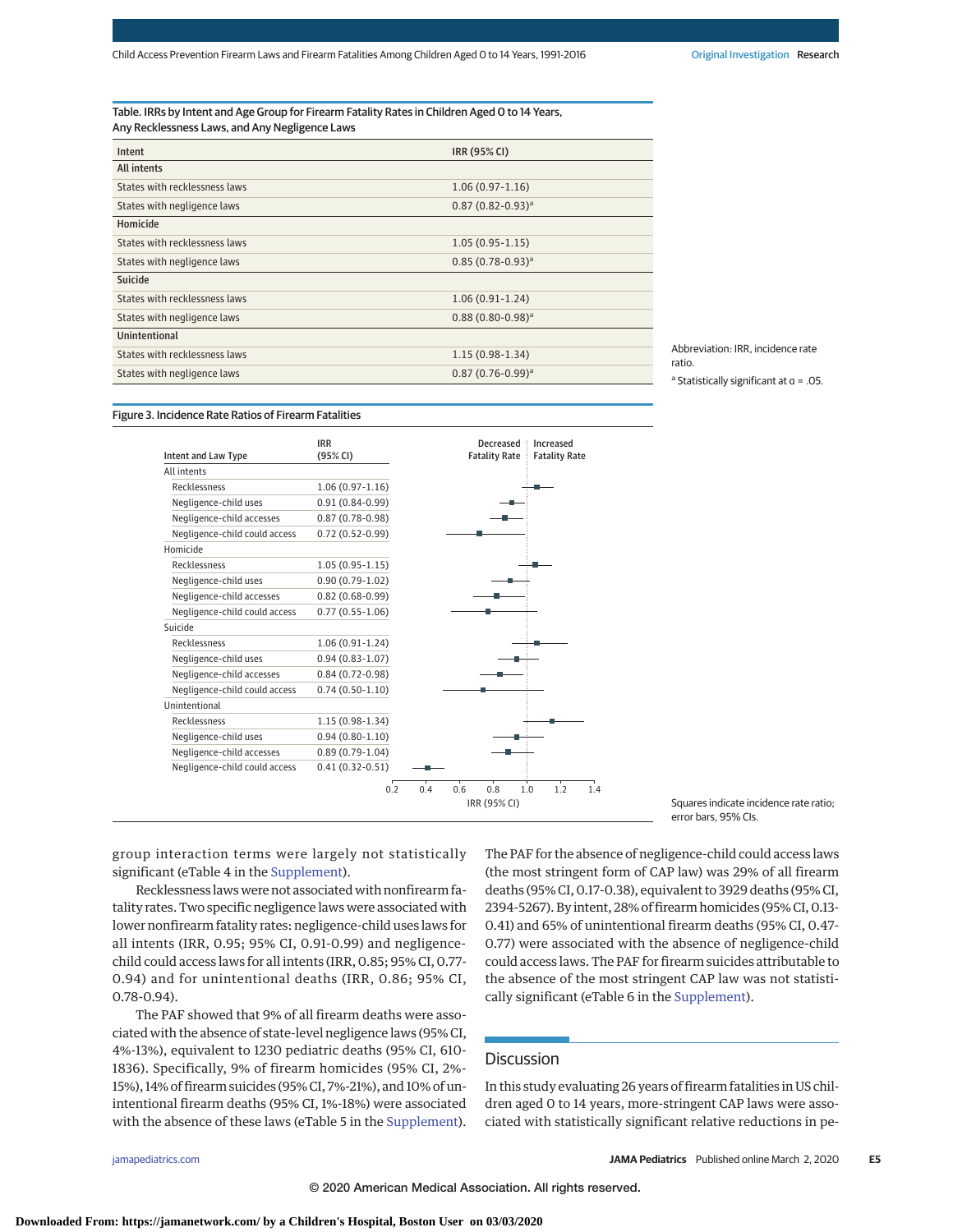diatric firearm fatalities. Negligence laws, but not recklessness laws, were associated with reductions in firearm fatalities. More-stringent negligence laws were associated with greater reductions in firearm fatalities. The most stringent CAP law negligence-child could access—was associated with the greatest decrease in pediatric firearm-related deaths.

This study builds on prior CAP firearm law research<sup>16-19,43,44</sup> in 3 important ways. First, by including data over a wider period of postimplementation years (1991-2016), we have more power to detect differences in firearm fatality rates. Second, our analysis includes the presence of other key firearm laws and state-level factors, including firearm ownership rates, which could be confounders. Third, by also examining nonfirearm fatalities, we add a validity analysis to address the possibility that this relationship is associated with other statewide factors.

The magnitude of the association with state-level CAP laws ranged by type of negligence law, and for firearm suicides and unintentional firearm fatalities, is consistent with prior research.<sup>16,17,45</sup> Although the largest association was seen with negligence-child could access laws, all negligence law types (child uses, child accesses, and child could access) were associated with significant relative reductions in overall firearm deaths. Analysis of the laws' associations with separate age groups showed no significant interactions. However, we were limited by the available data in the granularity of age-specific effects that we could evaluate.

Reductions in homicide deaths with CAP laws have not been demonstrated in previous studies analyzing CAP laws and homicides.<sup>16-19,43</sup> This finding is important, as 56% of firearmrelated deaths in children aged 0 to 14 years were due to homicide during the study period. However, data regarding the source of the firearm and the perpetrator in firearm homicides in this age group are not well known. A 2017 national survey found firearm homicides in younger children (aged 0-12 years) are often the result of intimate partner violence (31% of injuries), with the child being the target of unintentional cross fire. In older children (aged 13-17 years), the homicides are often related to an argument or are precipitated by another crime (71% of injuries) and are related to intimate-partner violence in 8% of the cases.<sup>46</sup>

One reason why CAP laws might be effective is that children frequently know the location of the household's firearm, despite parents believing the opposite. In one study, 73% of children younger than 10 years knew where their parent's firearm was stored, and 36% had handled the firearm, contradicting their parents' beliefs 39% and 22% of the time, respectively.<sup>47</sup> This finding is important to understand, as nearly 90% of unintentional pediatric firearm-related deaths occur in the home, and these deaths tend to occur when the children play with unsecured, loaded firearms in their parents' absence.<sup>8</sup> In children and youths aged 0 to 19 years, more than three-quarters of firearms used in suicide attempts and unintentional injuries were stored in the home.<sup>7</sup> Safe storage can reduce firearm deaths, with modest interventions that increase the number of locked firearms being projected to decrease firearm deaths among children by at least 10%.48As a result, it is crucial for health care professionals to address the safe storage of firearms in the home to reduce firearm mortality among children. Our study estimated that, if all states had passed the most stringent negligence CAP law, 3929 pediatric firearm deaths (29% of all pediatric firearm deaths) could have been prevented.

### Limitations

These results should be considered in the context of their limitations. This was an ecologic study; thus, we cannot report causality between CAP laws and modification of individual behavior. The awareness of state residents of these laws in a particular state is unknown.We could not account for enforcement of these laws in our models. The general literature implies that there may be variability in prosecution of adults in cases of pediatric death by firearms on the state level, but these data are not publicly available.<sup>49</sup> In addition, the results could be accounted for by between-state differences, which could reflect intrinsic state-specific factors or other unmeasured confounders. Furthermore, there is the possibility of misclassification in the data, especially regarding the injury intent. $34$ In addition, data on the perpetrators of homicides and unintentional fatalities in children are not readily available.

## Conclusions

In this study, there was an association between morestringent state CAP laws and decreased pediatric firearm fatality rates in children aged 0 to 14 years. Specifically, there was a significant reduction in firearm-related homicides, suicides, and unintentional firearm-related deaths in states with negligence CAP laws, but not in states with recklessness CAP laws. The passage of stringent negligence CAP laws across all states may have the potential to reduce firearm fatalities in children by up to 29%.

#### ARTICLE INFORMATION

**Accepted for Publication:** October 24, 2019.

**Published Online:** March 2, 2020. doi[:10.1001/jamapediatrics.2019.6227](https://jamanetwork.com/journals/jama/fullarticle/10.1001/jamapediatrics.2019.6227?utm_campaign=articlePDF%26utm_medium=articlePDFlink%26utm_source=articlePDF%26utm_content=jamapediatrics.2019.6227)

**Author Contributions:** Mr Azad and Dr Fleegler had full access to all of the data in the study and take responsibility for the integrity of the data and the accuracy of the data analysis. Concept and design: Azad, Siegel, Mannix, Lee, Fleegler. Acquisition, analysis, or interpretation of data: All

authors.

Critical revision of the manuscript for important intellectual content: Azad, Monuteaux, Rees, Siegel, Mannix, Lee, Fleegler. Statistical analysis: Azad, Monuteaux, Fleegler. Obtained funding: Siegel. Administrative, technical, or material support: Siegel. Supervision: Rees, Siegel, Mannix, Sheehan, Fleegler.

Drafting of the manuscript: Azad, Mannix, Sheehan,

Fleegler.

**Conflict of Interest Disclosures:** Dr Siegel reported receiving funding from the Robert Wood Johnson Foundation to conduct and disseminate research on firearms. No other conflicts were reported.

#### **REFERENCES**

**1**. Centers for Disease Control and Prevention. Injury prevention and control: data and statistics (WISQARS). [https://www.cdc.gov/injury/wisqars/](https://www.cdc.gov/injury/wisqars/index.html) [index.html.](https://www.cdc.gov/injury/wisqars/index.html) Accessed April 30, 2019.

**2**. Schuster MA, Franke TM, Bastian AM, Sor S, Halfon N. Firearm storage patterns in US homes

**E6 JAMA Pediatrics** Published online March 2, 2020 **(Reprinted)** [jamapediatrics.com](http://www.jamapediatrics.com/?utm_campaign=articlePDF%26utm_medium=articlePDFlink%26utm_source=articlePDF%26utm_content=jamapediatrics.2019.6227)